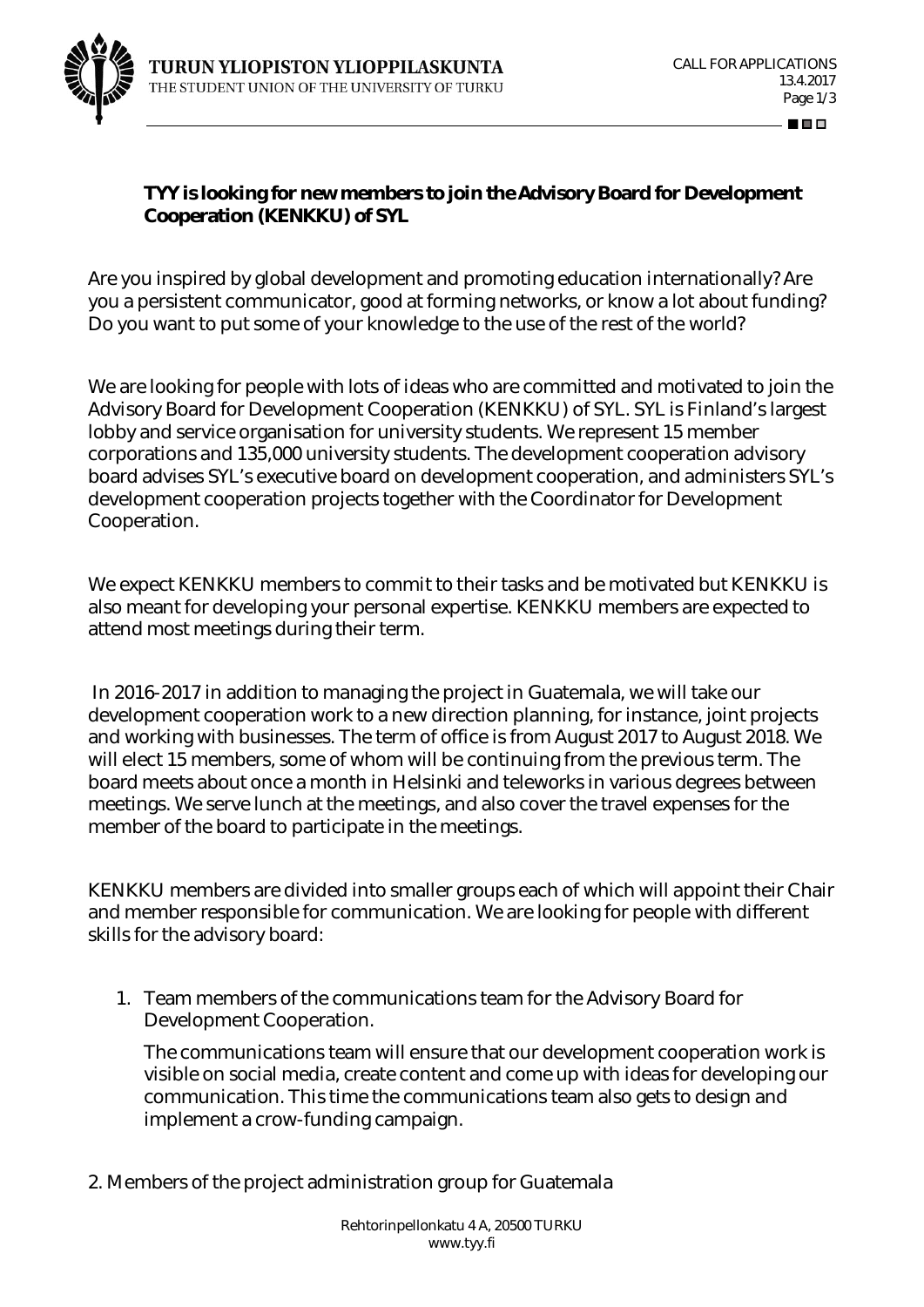

10 O

This duty includes work on administering the development cooperation project in Guatemala. Members will also focus on annual reports and plans as well as keep in touch with our local partners. For this position, you will need motivation, interest in and knowledge of project administration, ability to work independently, as well as knowledge of Spanish. The Guatemala project continues until the end of year 2017 and we will make final report of the project in the spring of 2018.

## 3. Members for the funding team

The funding team will ponder SYL's option for a new direction for our development cooperation work, especially with a view to fundraising. How can we continue our development cooperation work of high quality when circumstances change and the sources of funding from e.g. the Ministry for Foreign Affairs narrow? Members of this team are expected to be inventive and be able to provide points of view on marketing and project funding.

## 4. Members of team(s) planning new projects

Those who participate in the planning of new projects are expected to take the greatest responsibility over building new partnerships and working on project plans under SYL's guidance.

Applications should include a CV and a cover letter. In the letter, the applicant can present their views on and experience in the field. Applicants are also asked to include ideas for how they would improve the level of awareness and knowledge of SYL's development cooperation work at their student union and among students. Applicants should express their interest in positions based on the position profiles outlined above and to describe their language skills. Similarly, we ask applicants to mention plans that could prevent them from attending several meetings (e.g. studying abroad).

The applications should be send via e-mail by 30 April 2017 at 23.59 at TYY's Specialist in International Affairs at tyy-kvsihteeri@utu.fi.

TYY's Executive Board will choose 1-3 applications that it suggest to SYL. The final group of KENKKU will be decided at SYL Executive Board's meeting.

In our operations, we emphasize diversity and equal opportunities. We hope to receive applications from persons from diverse backgrounds and genders.

**More information:**

TYY's Specialist in International Affairs Satu Nurmi tyy-kvsihteeri@utu.fi, +358 44 796 1063

TYY's KENKKU members 2016–2017:

Riina Pursiainen: rsmpur@utu.fi